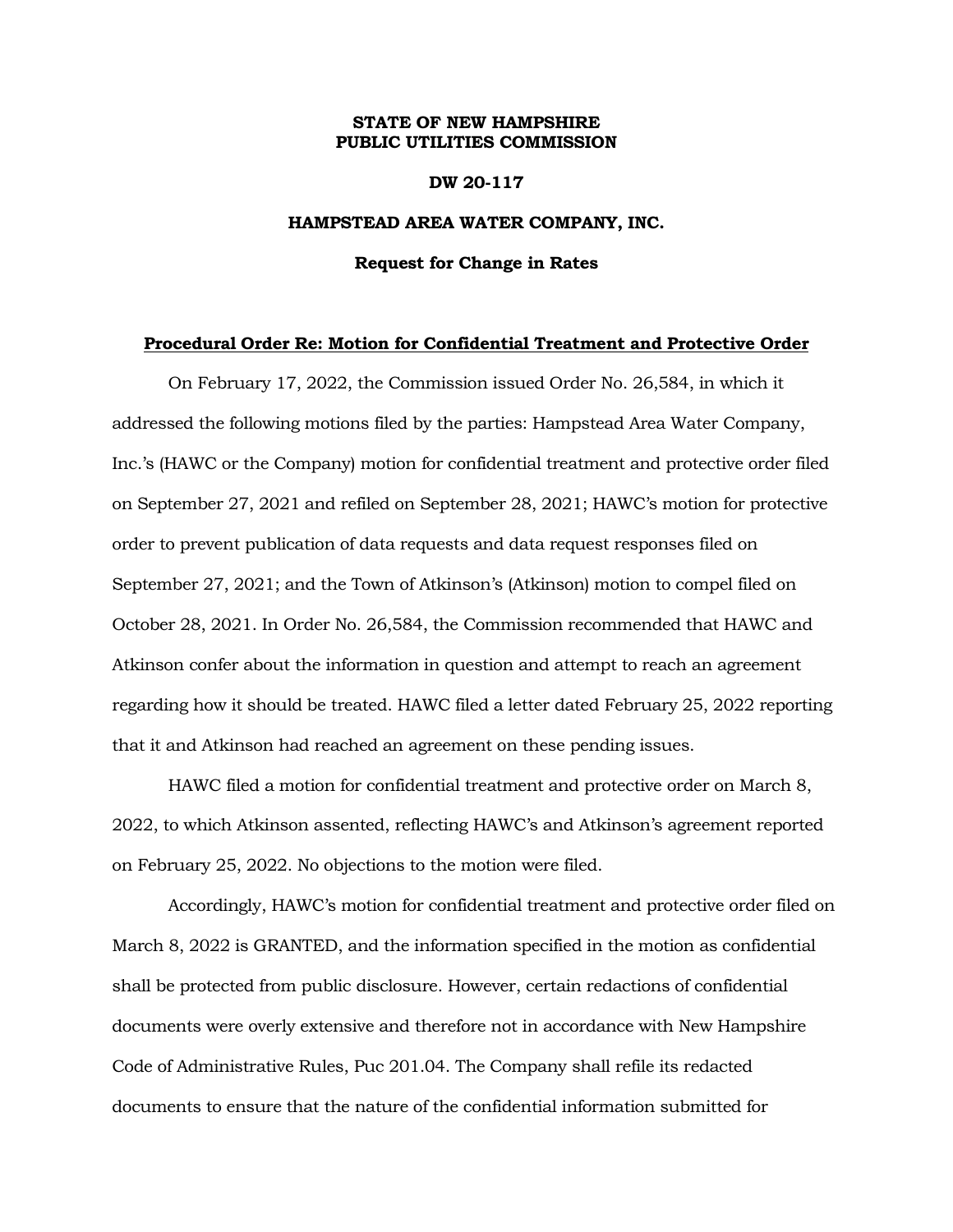DW 20-117 March 25, 2022 Page 2

Commission review is clear in each redacted, public copy. The protective treatment

provisions of this order are subject to the Commission's ongoing authority. *See* N.H.

Admin. R., Puc 203.08(k).

So ordered, this twenty-fifth day of March, 2022.

 $m_{\text{E}}$  (paris

Daniel C. Goldner Presiding Officer Chairman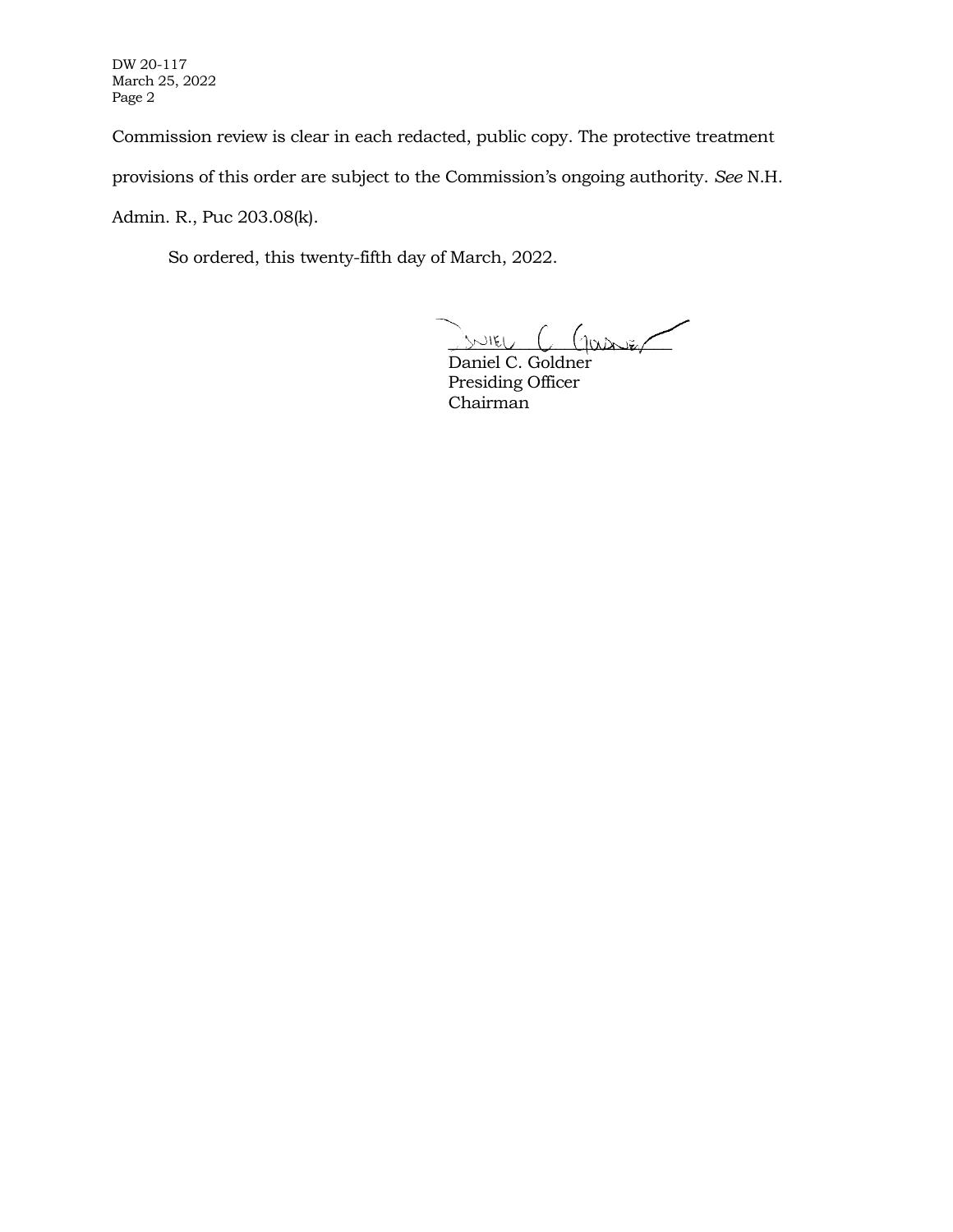DW 20-117 March 25, 2022 Page 3

# Service List - Docket Related

Docket# : 20-117

Printed: 3/25/2022

Email Addresses

ClerksOffice@puc.nh.gov aaugeri@lewisbuilders.com wbaldwin@atkinson-nh.gov douglas.brogan@gmail.com adminasst@townofdanville.org sambosox@gmail.com cressmandg@atkinson-nh.gov robyn.j.descoteau@energy.nh.gov julianne.m.desmet@oca.nh.gov kfarahsb@gmail.com dfox@raftelis.com josie.gage@oca.nh.gov david.n.goyette@energy.nh.gov lojogut@gmail.com ahansen@atkinson-nh.gov tklaes@blueridgecs.com donald.m.kreis@oca.nh.gov jayson.p.laflamme@energy.nh.gov charlie@hampsteadwater.com anthony.j.leone@energy.nh.gov nm1w@nm1w.com karen.j.moran@energy.nh.gov chris@atkinsoncc.com harold@lewisbuilders.com smorse@hampsteadnh.us dmullinax@blueridgecs.com smurphy@hampsteadnh.us amanda.o.noonan@energy.nh.gov shawn\_oneil@mail.rit.edu ocalitigation@oca.nh.gov dpatch@orr-reno.com k.Alan.richards@gmail.com mary.e.schwarzer@energy.nh.gov howard@energytactics.com gspero@atkinson-nh.gov sspyveewater@gmail.com